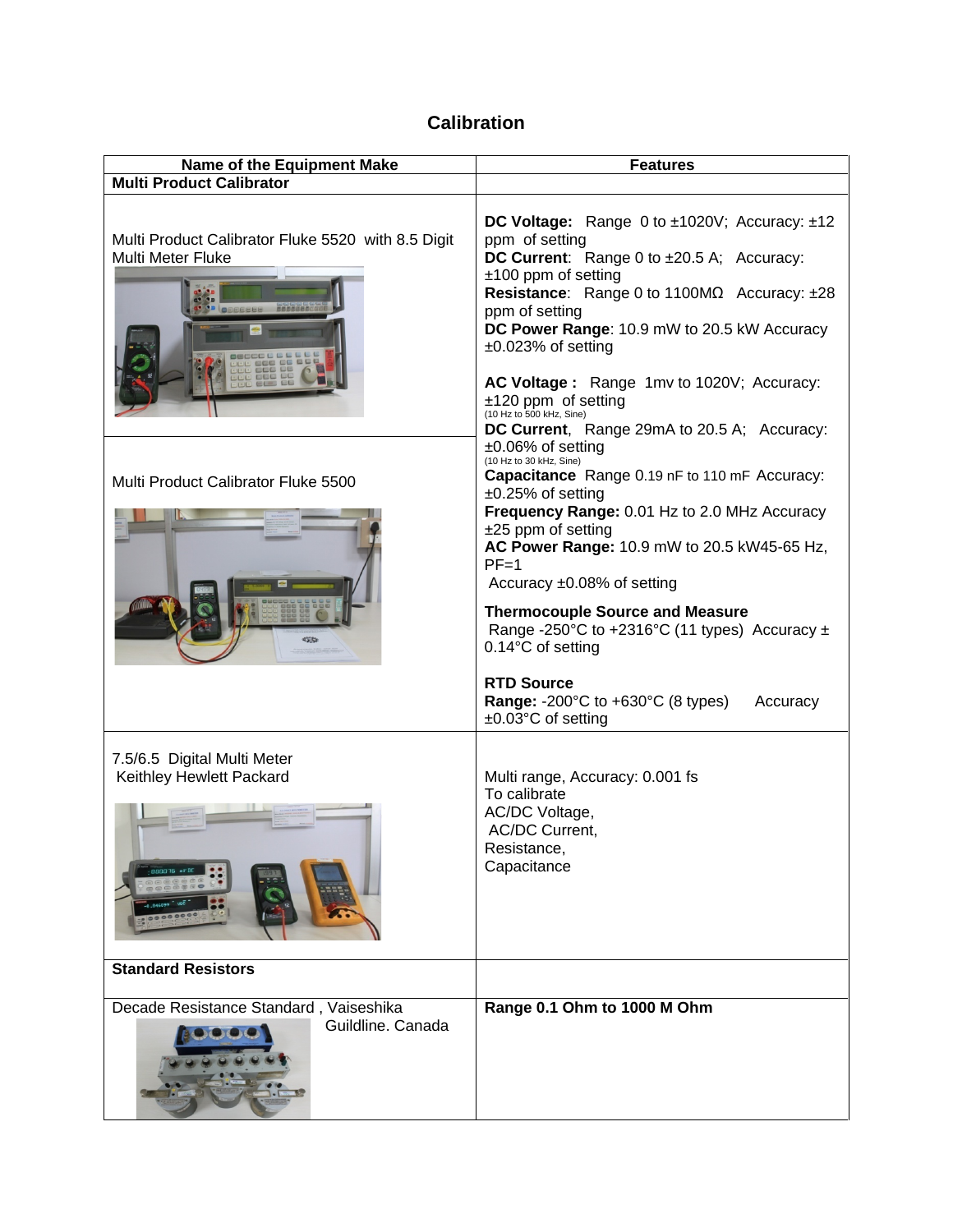| <b>Programmable DC voltage / Current Source</b>                            |                                                                                                                                                                                                                                                                                                                                                                                                                                                                                                                                                                                                                                                                                                                                                                                                                                                                                                                                                                                                                                       |
|----------------------------------------------------------------------------|---------------------------------------------------------------------------------------------------------------------------------------------------------------------------------------------------------------------------------------------------------------------------------------------------------------------------------------------------------------------------------------------------------------------------------------------------------------------------------------------------------------------------------------------------------------------------------------------------------------------------------------------------------------------------------------------------------------------------------------------------------------------------------------------------------------------------------------------------------------------------------------------------------------------------------------------------------------------------------------------------------------------------------------|
| <b>YOKOGAWA</b><br>Class 0.2 Portable Test Meter CALSTAT-400<br><b>HEG</b> | Voltage Range 0-30mV Accuracy 0.018%,<br>Current Range 0-100mA Accuracy 0.02%                                                                                                                                                                                                                                                                                                                                                                                                                                                                                                                                                                                                                                                                                                                                                                                                                                                                                                                                                         |
| <b>Programmable AC Source</b>                                              |                                                                                                                                                                                                                                                                                                                                                                                                                                                                                                                                                                                                                                                                                                                                                                                                                                                                                                                                                                                                                                       |
| <b>Chroma</b><br>Chroma<br>JІ<br>IJ<br><b>Kocos</b>                        | To generate simulated AC Power to test the 3<br>phase loads(3kVA each phase and also single<br>phase load upto 9kVA<br>AC+DC output mode for voltage DC<br>offset simulation<br>Programmable output impedance for<br>IEC 61000-3-3<br>IEC 61000-4-11, IEC 61000-4-14, IEC<br>$\bullet$<br>61000-4-28 voltage dips and frequency<br>variation simulation<br>Harmonics, interharmonics waveform<br>synthesizer for IEC 61000-4-13 testing<br>Power line disturbance simulation<br>capability<br>Programmable voltage and current limit<br>settings<br>Comprehensive measurement<br>$\bullet$<br>capability, including current harmonics<br>High output current crest factor, ideal<br>$\bullet$<br>for inrush current testing<br>Turn on, turn off phase angle control<br>TTL signal which indicates output<br>transient<br>Optional analog programmable<br>interface<br>3 units combined to 3-phase power<br>output (Model 61501~61505)<br>Easy use graphic user interface:<br>softpanel (Option)<br>Softpanel for IEC regulation test |
|                                                                            | Capable of delivering power output up to<br>9KVA by implementing Master-slave parallel<br>operation                                                                                                                                                                                                                                                                                                                                                                                                                                                                                                                                                                                                                                                                                                                                                                                                                                                                                                                                   |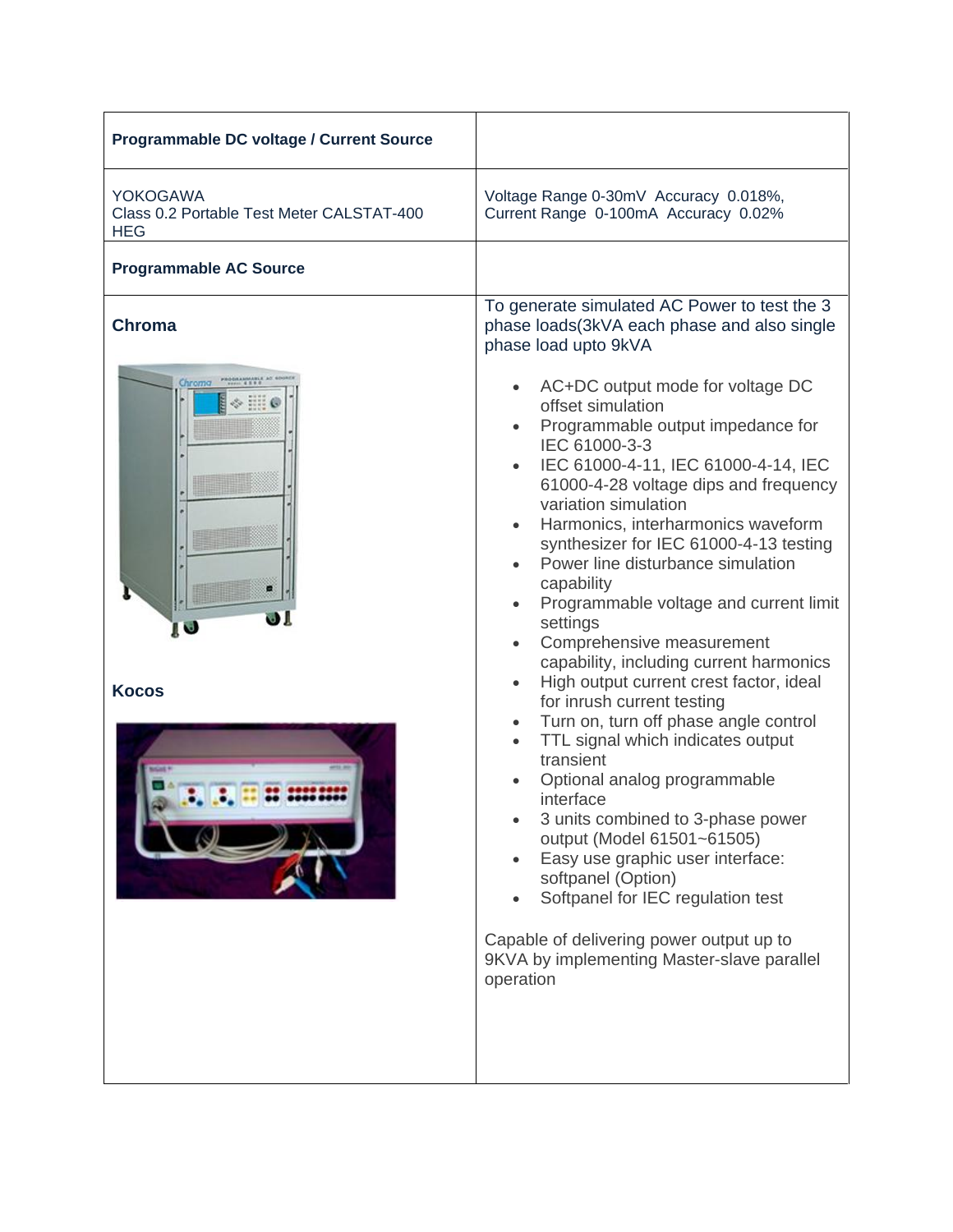## **Mechanical**

The center has the following equipment to calibrate the parameters such as pressure, length, linear dimensions, height, thickness, mass, force, speed, etc.,

| <b>Name of the Equipment</b>                              | <b>Make</b>                    | <b>Features &amp; Application</b>                                                                                                                                      |
|-----------------------------------------------------------|--------------------------------|------------------------------------------------------------------------------------------------------------------------------------------------------------------------|
| <b>Electronic Balances</b>                                | <b>Sartorius</b>               | Range: 200g, Accuracy: 0.01mg<br>➤<br>To calibrate weights<br>➤                                                                                                        |
|                                                           | Shimadzu                       | Range: 1.2kg, Accuracy: 0.01g<br>➤<br>To calibrate weights<br>➤                                                                                                        |
|                                                           | <b>ORION</b>                   | Range: 6 Kg, Accuracy: 1gm<br>➤<br>To calibrate weights<br>➤                                                                                                           |
|                                                           | <b>ATCO</b>                    | Range: 60Kg, Accuracy: 1gm<br>≻<br>To calibrate weights<br>➤                                                                                                           |
| S.S. Laboratory Weights                                   | Weigh India                    | Range: 1mg-200g, Accuracy: E2 Class<br>$\blacktriangleright$<br>To calibrate Balances<br>➤                                                                             |
| <b>Digital Vernier Calipers</b>                           | Mitutoyo,                      | $\blacktriangleright$<br>Range: 0-300mm, Accuracy: 0.01mm<br><b>For Linear Measurements</b><br>➤                                                                       |
|                                                           |                                | Range: 0-450mm, Accuracy: 0.01mm<br>➤<br><b>For Linear Measurements</b><br>≻                                                                                           |
| <b>Digimatic Micrometer</b>                               | Mitutoyo,                      | Range: 0-25mm, Accuracy: 0.001mm<br>➤<br><b>For Linear Measurements</b><br>➤                                                                                           |
| Dial Thickness gauge                                      | <b>BAKER</b>                   | Range: 0-10mm, Accuracy: 0.001mm<br>➤<br>For Linear Measurements<br>➤                                                                                                  |
| <b>Slip Gauges</b>                                        | <b>Micronix</b>                | Range: 0.5-100mm, Accuracy: 0.1µ<br>➤<br>For Linear Measurements<br>➤                                                                                                  |
| <b>Caliper Checker</b>                                    | <b>Micronix</b>                | Range: 0-670mm, Accuracy: 5µ m<br>➤<br><b>For Linear Measurements</b><br>➤                                                                                             |
| Combination Length bar<br>set                             | P.V.E.,                        | Range: 1800mm, Accuracy: 0.005mm<br>➤<br><b>For Linear Measurements</b><br>≻                                                                                           |
| Dead weight Tester                                        | DH-<br>BUDENBERG,              | Range: $0-1200$ kg/cm <sup>2</sup><br>$\blacktriangleright$<br>Accuracy: 0.025%FSD<br>➤<br>To calibrate precision pressure gauges, digital<br>➤<br>pressure indicators |
| <b>Portable Documenting</b><br><b>Pressure Calibrator</b> | Druck 610                      | Range: 0-700bar,<br>➤<br>Accuracy: 0.025% of FS<br>➤<br>Appl: To calibrate pressure gauges, digital<br>➤<br>pressure indicators                                        |
| <b>Digital Pressure Indicator</b>                         | Druck 601                      | Range: 0-20 bar, Accuracy: ±0.05% of FS<br>Appl: To calibrate pressure gauges, digital pressure<br>indicators                                                          |
| Stroboscope                                               | Monarch /NOV<br>Strobe DB plus | Range:14000fpm<br>Accuracy:±0.5 fpm<br>To calibrate Speed generating Equipments                                                                                        |
| Digital Hand-held<br>Tachometer                           | Line-Seike                     | Range: 19,999 rpm,<br>Accuracy:1 rpm<br>To calibrate Speed generating Equipments                                                                                       |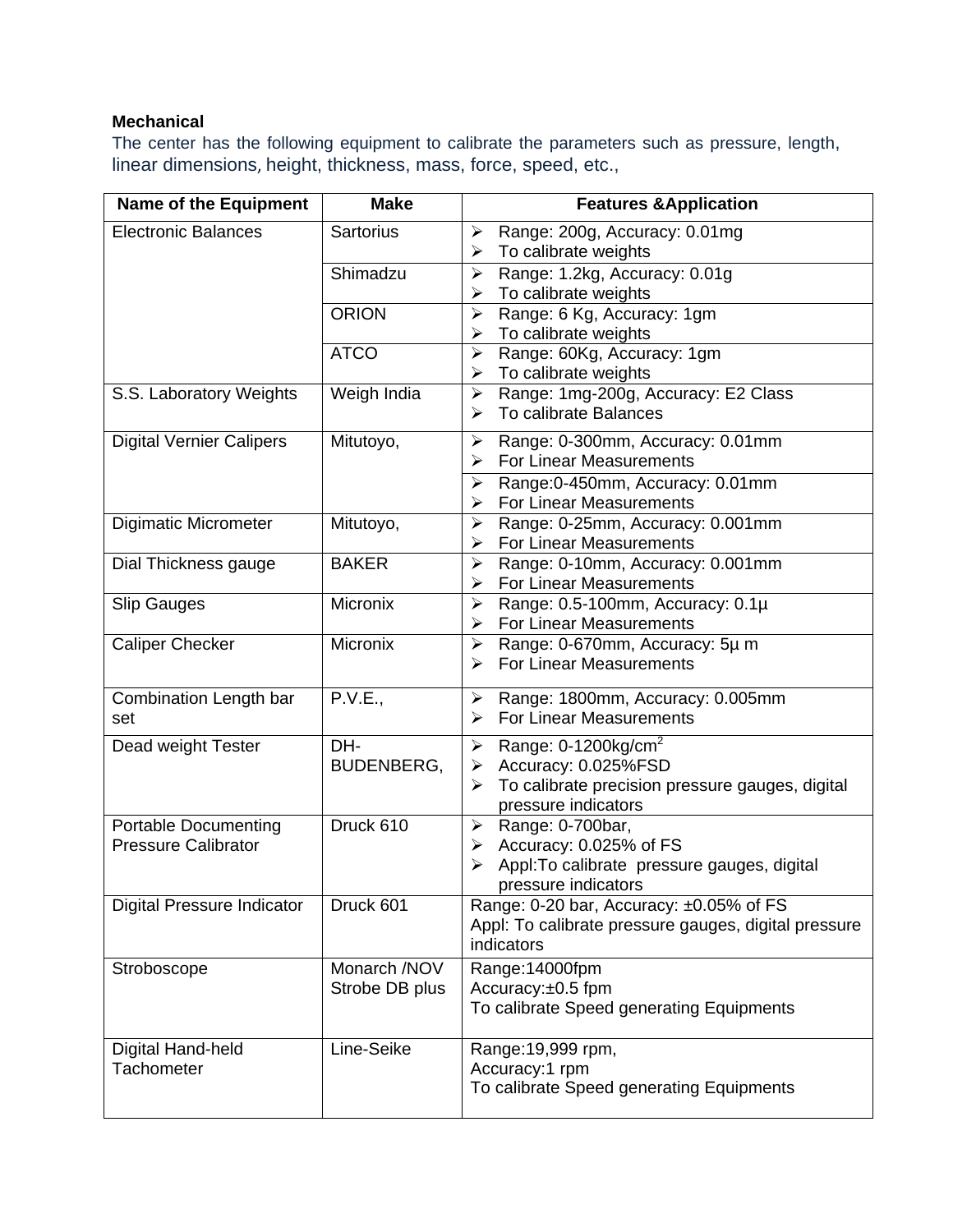Combinational length bar test Electronic weighing Balance DPI 610 pressure calibrator